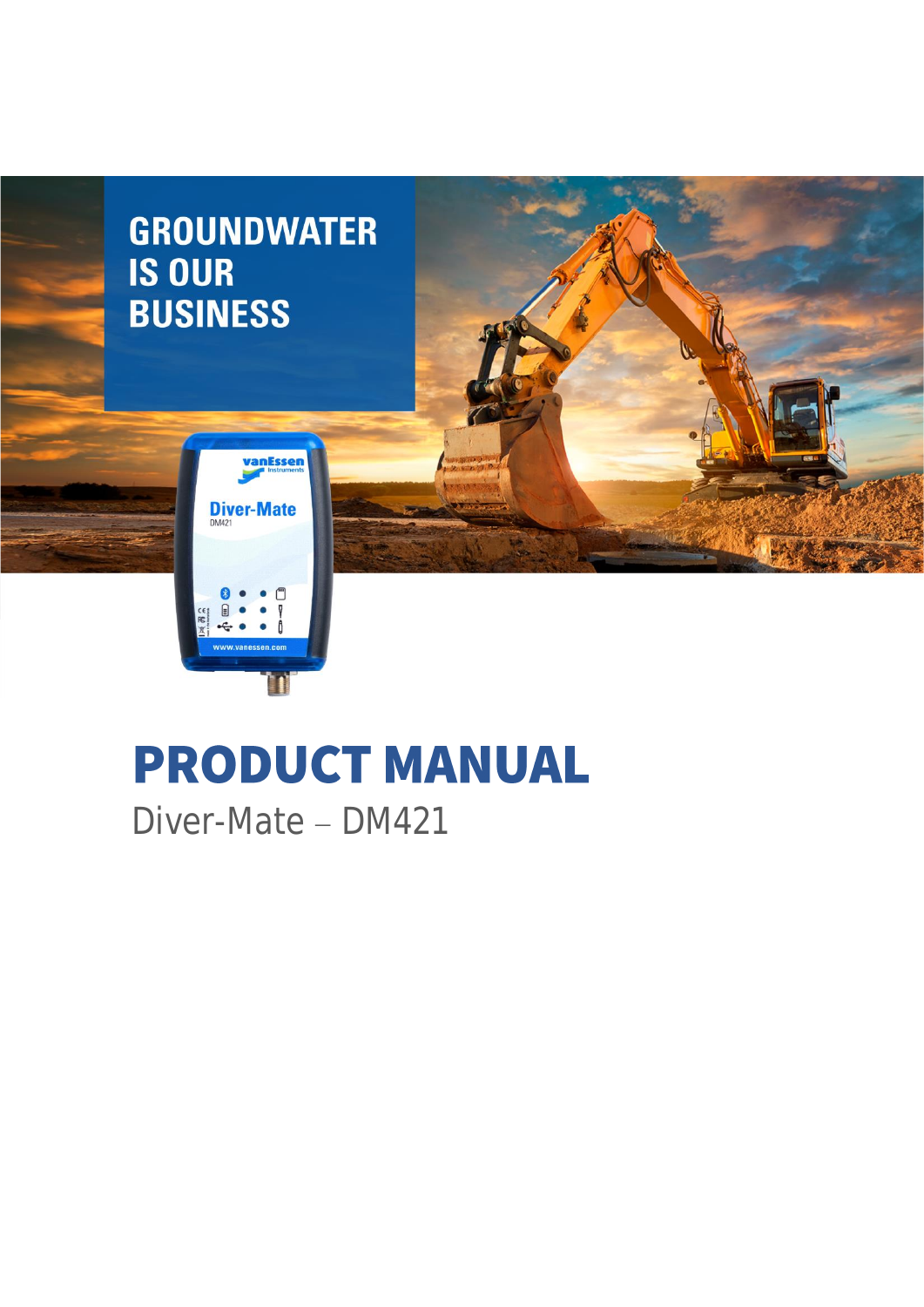



Contact details:

2628 XH Delft Waterloo, ON, The Netherlands Canada N2K 4M8 Phone: +31 15 275 5000 Phone: +1 226-791-6499

Van Essen Instruments B.V. Van Essen Instruments - Canada Delftechpark 20 219 Labrador Drive Suite 201

Internet[: www.vanessen.com](http://www.vanessen.com/) Support[: diver@vanessen.com](mailto:diver@vanessen.com)

Copyright © 2021 by Van Essen Instruments B.V. All rights reserved. This document contains proprietary information which is protected by copyright. No part of this document may be photocopied, reproduced, or translated to another language without the prior written consent of Van Essen Instruments B.V.

Van Essen Instruments B.V. makes no warranty of any kind with regard to this material, including, but not limited to, its fitness for a particular application. Van Essen Instruments B.V. will not be liable for errors contained herein or for incidental or consequential damages in connection with the furnishing, performance, or use of this material. In no event shall Van Essen Instruments B.V. be liable for any claim for direct, incidental, or consequential damages arising out of, or in connection with, the sale, manufacture, delivery, or use of any product. Van Essen Instruments and the Van Essen Instruments logo, Diver are trademarks or registered trademarks Van Essen Instruments B.V.

Android<sup>™</sup> is a trademark of Google LLC.

Google Play and the Google Play logo are trademarks of Google LLC.

The Bluetooth® word mark and logos are registered trademarks owned by Bluetooth SIG, Inc.

The presence of the Waste Electrical and Electronic Equipment (WEEE) marking on the product indicates that the device is not to be disposed via the municipal waste collection system of any member state of the European Union. For products under the requirement of WEEE directive (2012/19/EU), please contact your distributor or local Van Essen Instruments B.V. office for the proper decontamination information and take back program, which will facilitate the proper collection, treatment, recovery, recycling, and safe disposal of the device.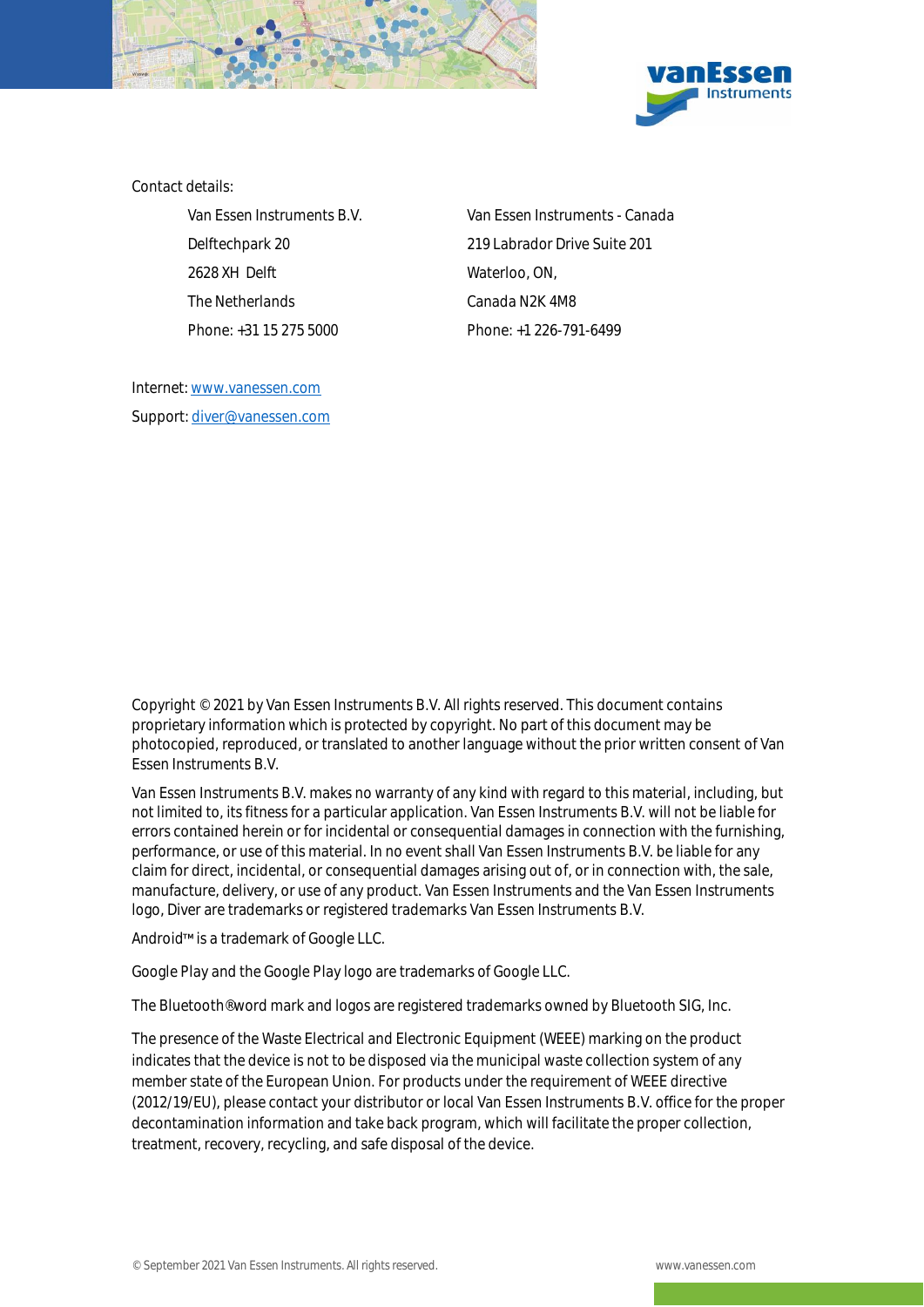

![](_page_2_Picture_1.jpeg)

#### **CE COMPLIANCE STATEMENT (EUROPE)**

We hereby declare that the device described below is in conformity with the directives listed. In the event of unauthorized modification of any devices listed below, this declaration becomes invalid.

Type: Data storage device with Bluetooth communication Product Model: Diver-Mate (DM421)

**Relevant EC Directives and Harmonized Standards:** 

**1999/5/EC R&TTE** Directive for Radio and Telecommunications Terminal Equipment in accordance to annex III to which this directive conform to the following standards:

**Low Voltage Directive per EN60950-1 (2006)+A11 (2011)** for Product Safety testing standard for "Information Technology Equipment"

**EMC Directive EN 301 489-1 V1.8.1 / EN 301 489-17 V1.3.2** Electromagnetic emission and immunity for "Information Technology Equipment"

**2014/30/EU** Electromagnetic Compatibility directive, as amended by EN61326-1:2013

The product(s) to which this declaration relates is in conformity with the essential protection requirements of 2014/30/EU Electromagnetic Compatibility directive. The products are in conformity with the following standards and/or other normative documents:

**EMC: Harmonized Standards: EN 61326-1:2013 Lab Equipment, EMC**

IEC61000-6-3:2007 Emission standard for residential, commercial and light-industrial environments

IEC61000-4-2:2009 Electrostatic discharge immunity test

IEC61000-4-3:2006 Radiated, radio-frequency, electromagnetic field immunity test

IEC61000-4-4:2012 Electrical fast transient/burst immunity test

IEC61000-4-5:2006 Surge immunity test

IEC61000-4-6: 2014 Immunity to conducted disturbances, induced by radio-frequency fields IEC61000-4-11:2004 Voltage dips, short interruptions and voltage variations immunity tests

I hereby declare that the equipment named above has been designed to comply with the relevant sections of the above referenced specifications. The items comply with all applicable Essential Requirements of the Directives.

![](_page_2_Picture_19.jpeg)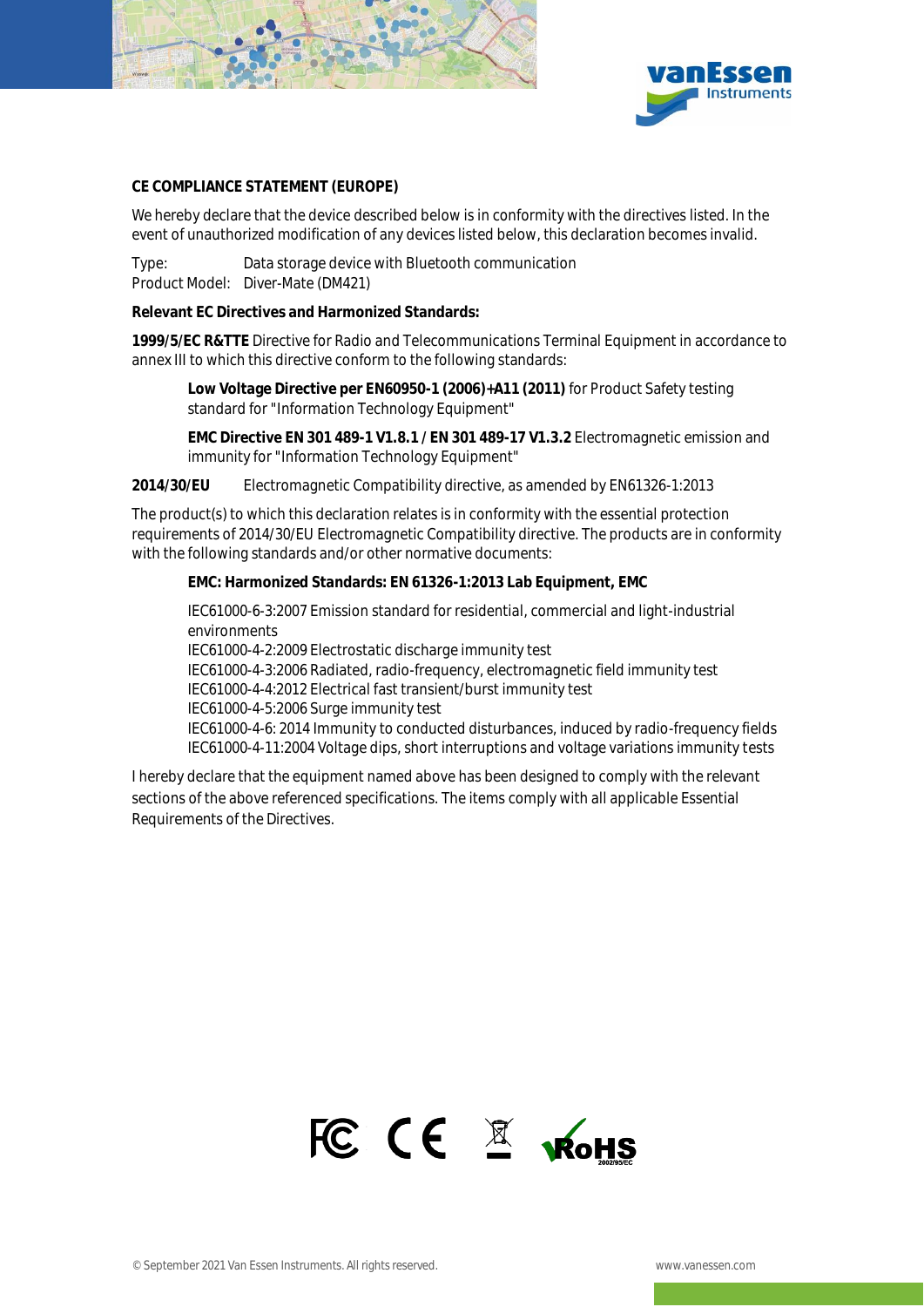![](_page_3_Picture_0.jpeg)

![](_page_3_Picture_1.jpeg)

# Contents

| $\mathbf{1}$   |      |  |
|----------------|------|--|
|                | 1.1  |  |
|                | 1.2  |  |
|                | 1,3  |  |
|                | 1.4  |  |
|                | 1.5  |  |
| $\overline{2}$ |      |  |
|                | 2.1  |  |
|                | 2.2  |  |
|                | 2.3  |  |
|                | 2.4  |  |
|                | 2.5  |  |
|                | 2.6  |  |
|                | 2.7  |  |
|                | 2.8  |  |
| $\mathfrak{Z}$ |      |  |
| $\overline{4}$ |      |  |
|                | 4.1  |  |
|                | 4.2  |  |
|                | 4.3  |  |
|                | 4,4  |  |
|                | 4,5  |  |
|                | 4.6  |  |
|                | 4.7  |  |
|                | 4.8  |  |
|                | 4.9  |  |
|                | 4.10 |  |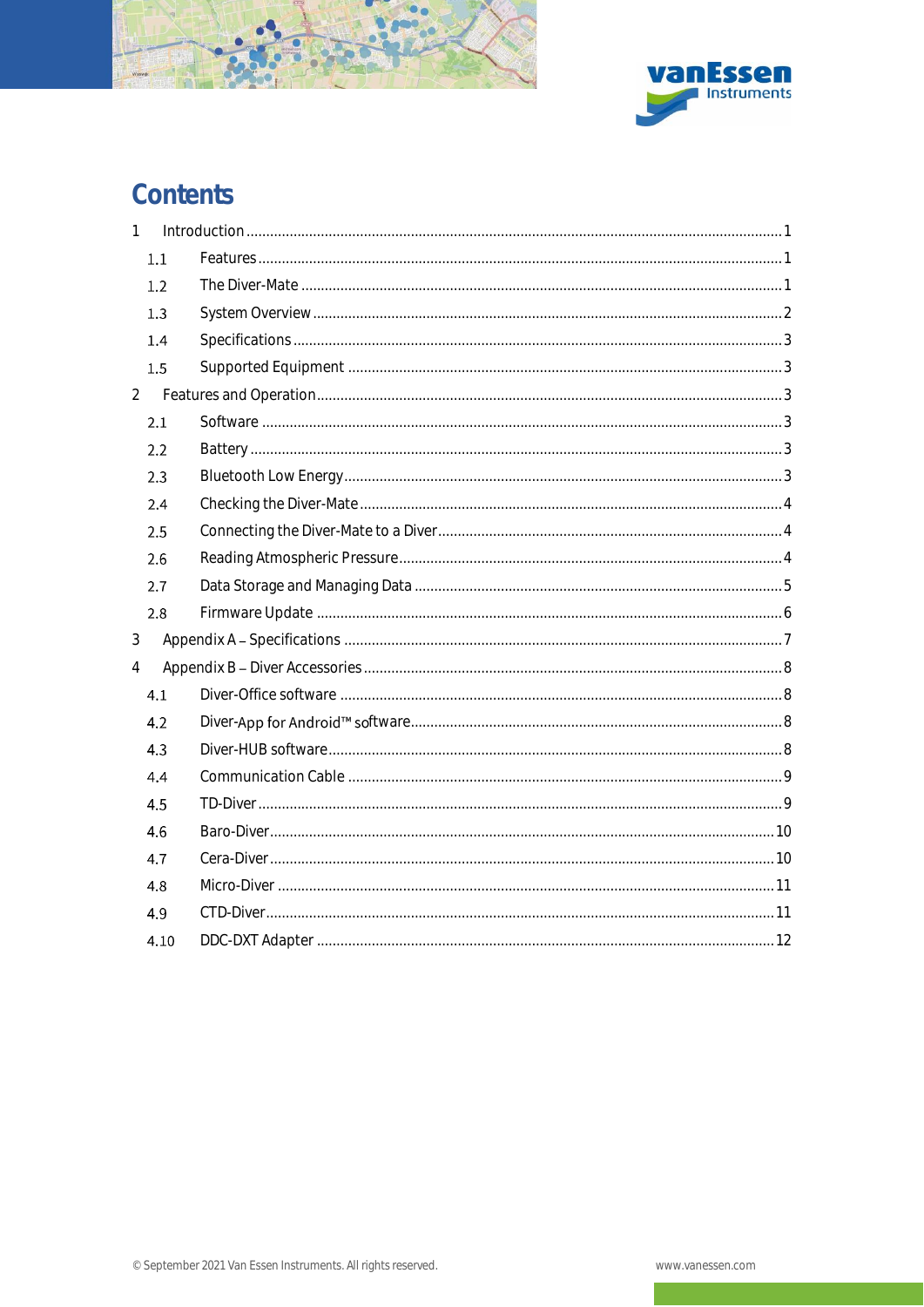![](_page_4_Picture_0.jpeg)

![](_page_4_Picture_1.jpeg)

1

### <span id="page-4-0"></span>1 Introduction

The Diver-Mate is designed for simple and fast download of the data from Diver groundwater data loggers. The Diver-Mate increases download efficiency while reducing data transfer errors.

The Diver-Mate stores the data on its internal memory, and it can store data from thousands of Divers. A full battery supports up to 5 days of operational use and a LED indicator shows the battery capacity.

The Diver-Mate becomes a powerful data transfer tool in combination with the Diver-App for Android. The Diver-App allows you to transfer data from the Diver to the Diver-HUB. Alternatively, the data on the Diver-Mate can easily be transferred to Diver-Office using the supplied USB cable.

#### <span id="page-4-1"></span>1.1 Features

The Diver-Mate features:

- Real-time atmospheric pressure measurement.
- Informational indicators: ready, sending data, receiving data.
- Warning indicators: Diver not connected/communicating, cable malfunctioning.
- 16 GB data storage.
- Powerful USB rechargeable battery supports up to 5 days in the field.
- Battery capacity indicator.
- Bluetooth® Low Energy for communication with the Diver-App for Android™. This free download is available from the Google Play Store <https://play.google.com/store/apps/details?id=com.vei.divermate>

This manual outlines all the features and operating principles of the Diver-Mate. The next chapter gives an overview of the supported equipment, installation procedures and configuration.

### <span id="page-4-2"></span>1.2 The Diver-Mate

The Diver-Mate is depicted in the figure below. The front face of the Diver-Mate contains 6 status indicators for Bluetooth, battery, USB, memory, DXT cable and Diver. The USB-C connector and DXT Cable connector are located at the bottom of the Diver-Mate.

![](_page_4_Figure_18.jpeg)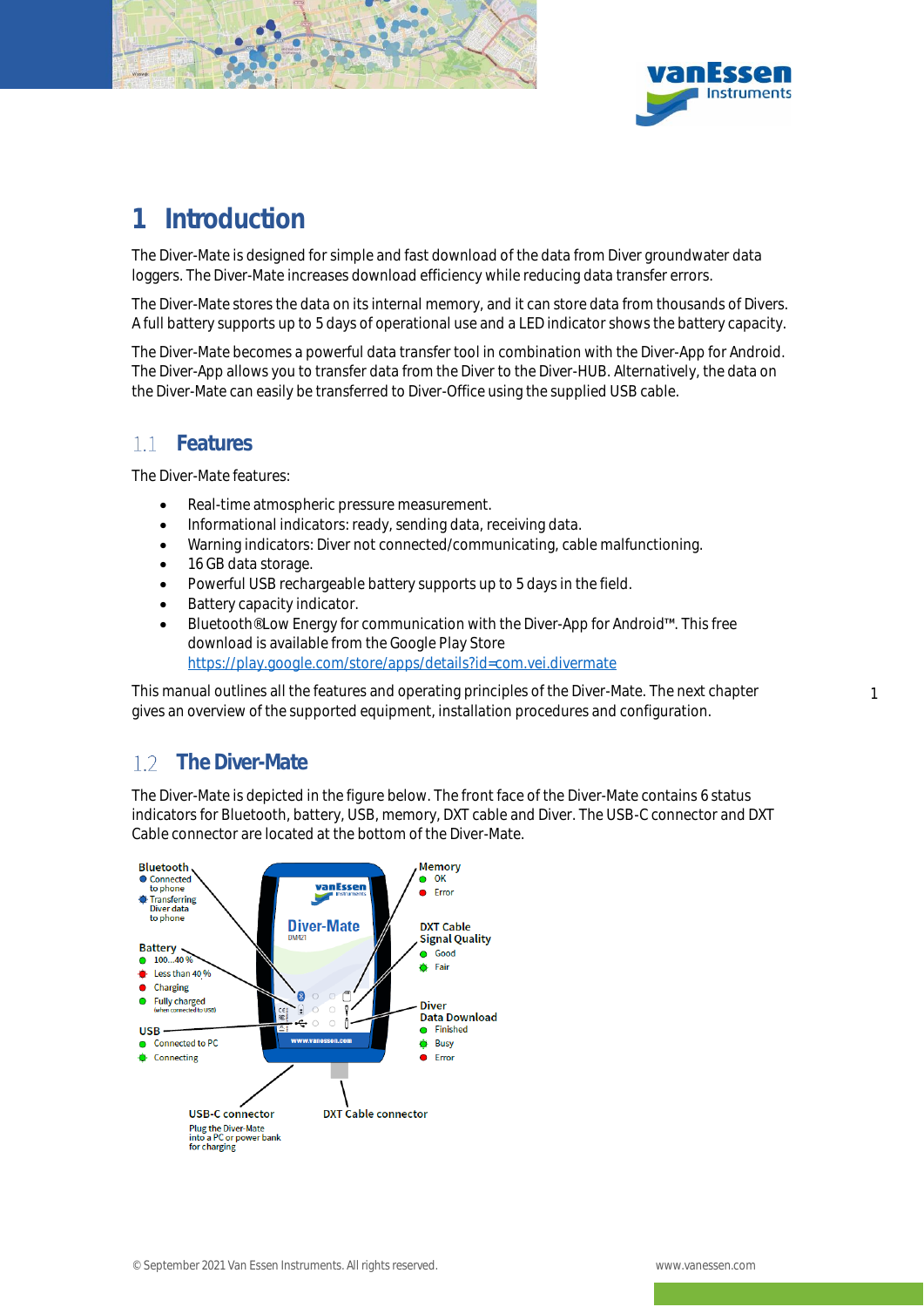![](_page_5_Picture_0.jpeg)

![](_page_5_Picture_1.jpeg)

The Diver-Mate has 6 indicators, see figure below. The meaning each indicator is:

![](_page_5_Figure_3.jpeg)

Bluetooth – shows if there is a Bluetooth connection with a phone/tablet. Flashes when data is being transferred from the Diver-Mate to the connected device.

Battery - shows the battery charge and if the battery is being charged.

USB - shows if there is a data connection with the connected computer.

Memory - shows if data storage status.

DXT Cable – shows the connection status of the cable and the Diver.

Diver - shows if a Diver is connected. Flashes when data is being transferred.

### <span id="page-5-0"></span>1.3 System Overview

The Diver-Mate can be used as a stand-alone device or with the Diver-App for Android™ software to collect Diver data in the field as depicted in the figure below. The Diver is connected to through a DXT Cable to the Diver-Mate.

![](_page_5_Figure_12.jpeg)

The Diver-Mate contains a rechargeable lithium battery. A fully charged battery supports up to 5 days in the field. The data collected from Divers is stored on the Diver-Mate's internal 16 GB memory. This memory is sufficient to store the data of more than 59,000 full TD-Divers or approximately 2.000 field days while reading 30 full TD-Divers per day.

Connect the DXT Cable (with a Diver connected) to the Diver-Mate to download the Diver data as shown in the image below. The Diver indicator on the Diver-Mate starts flashing during the download and will be continuous on when the download completes.

The Diver-Mate includes a pressure sensor for measuring the atmospheric pressure. Its value can be read using the Diver-App for Android. Connect the Diver-Mate to the smart phone through Bluetooth.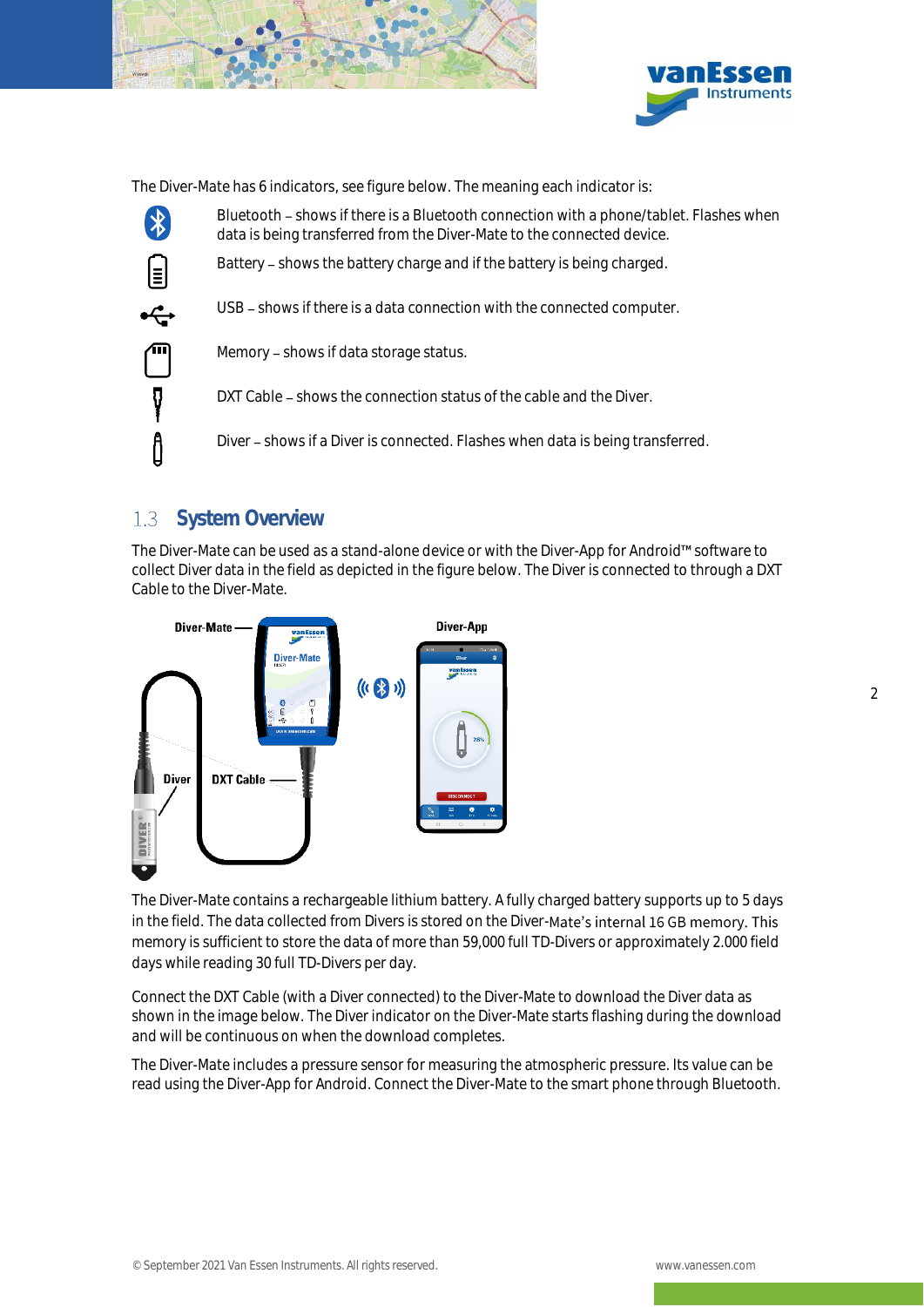![](_page_6_Picture_0.jpeg)

![](_page_6_Picture_1.jpeg)

#### <span id="page-6-0"></span>1.4 Specifications

The technical specifications of the Diver-Mate are given in appendix A.

#### <span id="page-6-1"></span>1.5 Supported Equipment

The following Divers can be used in combination with the Diver-Mate:

- TD and Baro-Diver (DI8xx),
- Mini and Baro-Diver (DI5xx),
- Micro-Diver (DI6xx),
- Cera-Diver (DI7xx),
- CTD-Diver (DI27x), and
- MTD-Diver (DI24x).

The following cables can be used in combination with the Diver-Mate:

- DXT Cable (AS2xxx)
- DDC Cable (AS6xxx); DDC-DXT Adapter (AS348) required

<span id="page-6-2"></span>See appendix B for more details on these products.

# 2 Features and Operation

#### <span id="page-6-3"></span>**Software**  $2.1$

The Diver-Mate can be used with the Diver-App for Android™ (available in the Google Play Store) and the Diver-Office software. In addition, the Diver-Mate's memory can be accessed using Windows File Explorer.

### <span id="page-6-4"></span>2.2 Battery

The Diver-Mate contains a rechargeable polymer lithium battery. This battery can be charged by connecting the Diver-Mate to a computer, USB charger, or power bank with the supplied USB-C cable.

It will take approximately 4 hours to fully charge an empty battery. A fully charged battery will last about 5 days (dependent on usage). Avoid fully discharging the battery and charge the battery after each use.

The battery indicator  $\Box$  on the Diver-Mate shows the battery charge status:

- Continuous green battery capacity is 40 to 100%.
- Flashing red battery capacity is less than 40% (it is recommended to charge the battery).
- Continuous red battery is being charged.

### <span id="page-6-5"></span>2.3 Bluetooth Low Energy

The Diver-Mate is equipped with Bluetooth Low Energy. The Bluetooth functionality can only be used with the Diver-App, see Appendix [B Diver-App](#page-11-2) for Android™ software.

Only one phone can be connected to the Diver-Mate at the same time. Pairing is not recommended.

3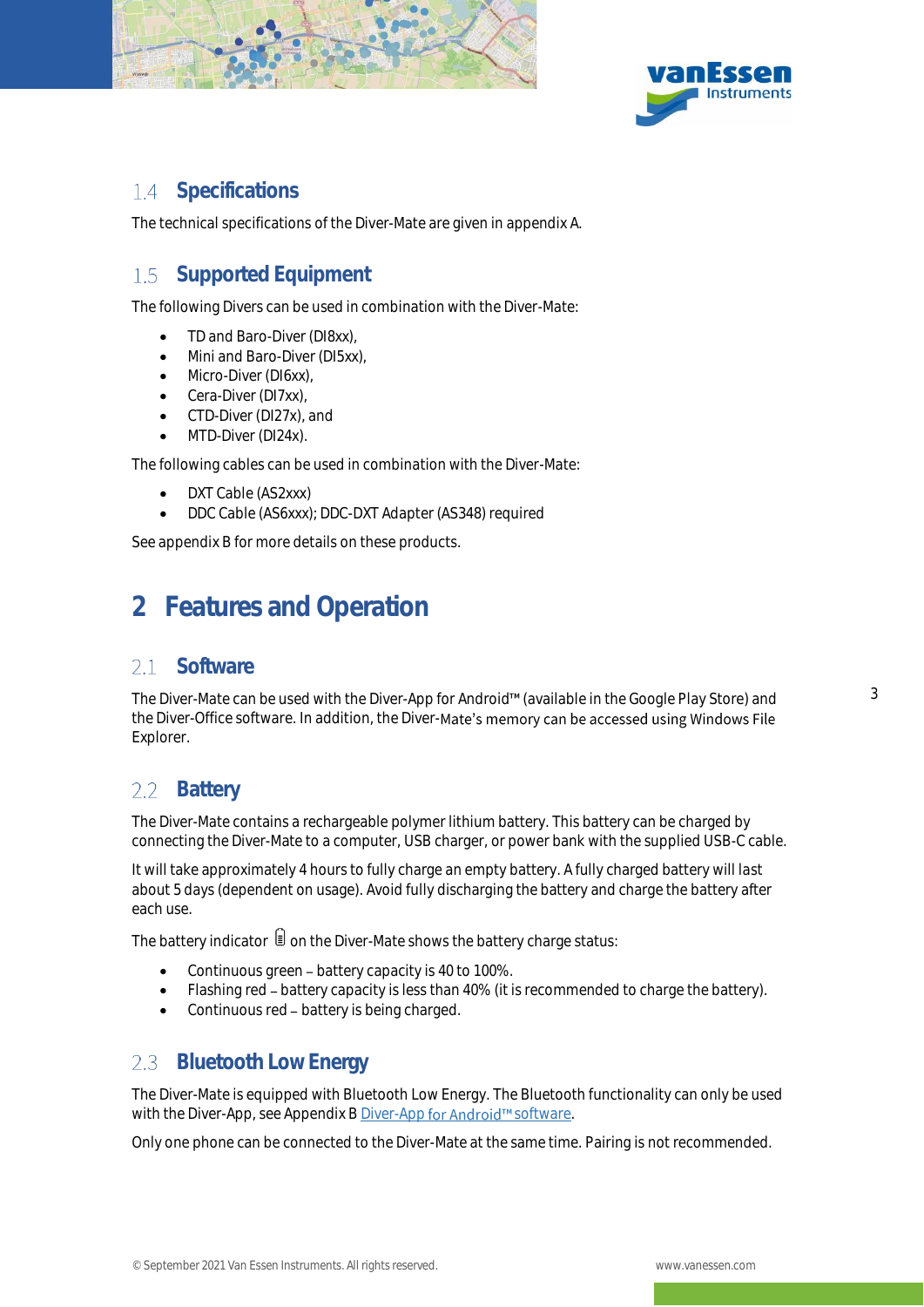![](_page_7_Picture_0.jpeg)

![](_page_7_Picture_1.jpeg)

4

When the Diver-Mate is connected through Bluetooth to a phone or tablet, the blue Bluetooth indicator will be continuously on. A flashing Bluetooth indicator means that data is being transferred over from the Diver-Mate to the phone or tablet.

### <span id="page-7-0"></span>2.4 Checking the Diver-Mate

The Diver-Mate is equipped with a motion sensor, which makes a soft rattling sound when handling the Diver-Mate. Gently shake the Diver-Mate before each field trip to check the battery and memory status. The battery  $\Box$  and memory  $\Box$  indicator will show their status. If the battery is green, it is sufficiently charged for at least one day of use.

- Continuous green battery capacity is 40 to 100%.
- Flashing red battery capacity is less than 40% (it is recommended to charge the battery).

![](_page_7_Picture_7.jpeg)

Ų

ᠿ

- Continuous green Memory OK.
- Continuous red Memory error.

#### <span id="page-7-1"></span>2.5 Connecting the Diver-Mate to a Diver

When a Diver is connected through a DXT Cable to the Diver-Mate the data from the Diver will be automatically be downloaded to the Diver-Mate's internal memory.

![](_page_7_Picture_12.jpeg)

The meaning of the DXT Cable  $\sqrt[q]{\ }$  and Diver  $\sqrt[\]{\ }$  indicators is described below when the Diver-Mate is connected to a DXT Cable and a Diver.

- Continuous green Good signal quality.
- Flashing green Fair signal quality.
	- Flashing red There is an issue with the communication cable, for example the communication cable is broken.
	- Flashing green Diver data is being downloaded.
	- Continuous green Diver data downloaded and connected with Diver.
	- Continuous red The Diver could not be detected.

#### <span id="page-7-2"></span>2.6 Reading Atmospheric Pressure

The Diver-Mate includes a pressure sensor for measuring the atmospheric pressure. Its value can be read using the Diver-App software for Android.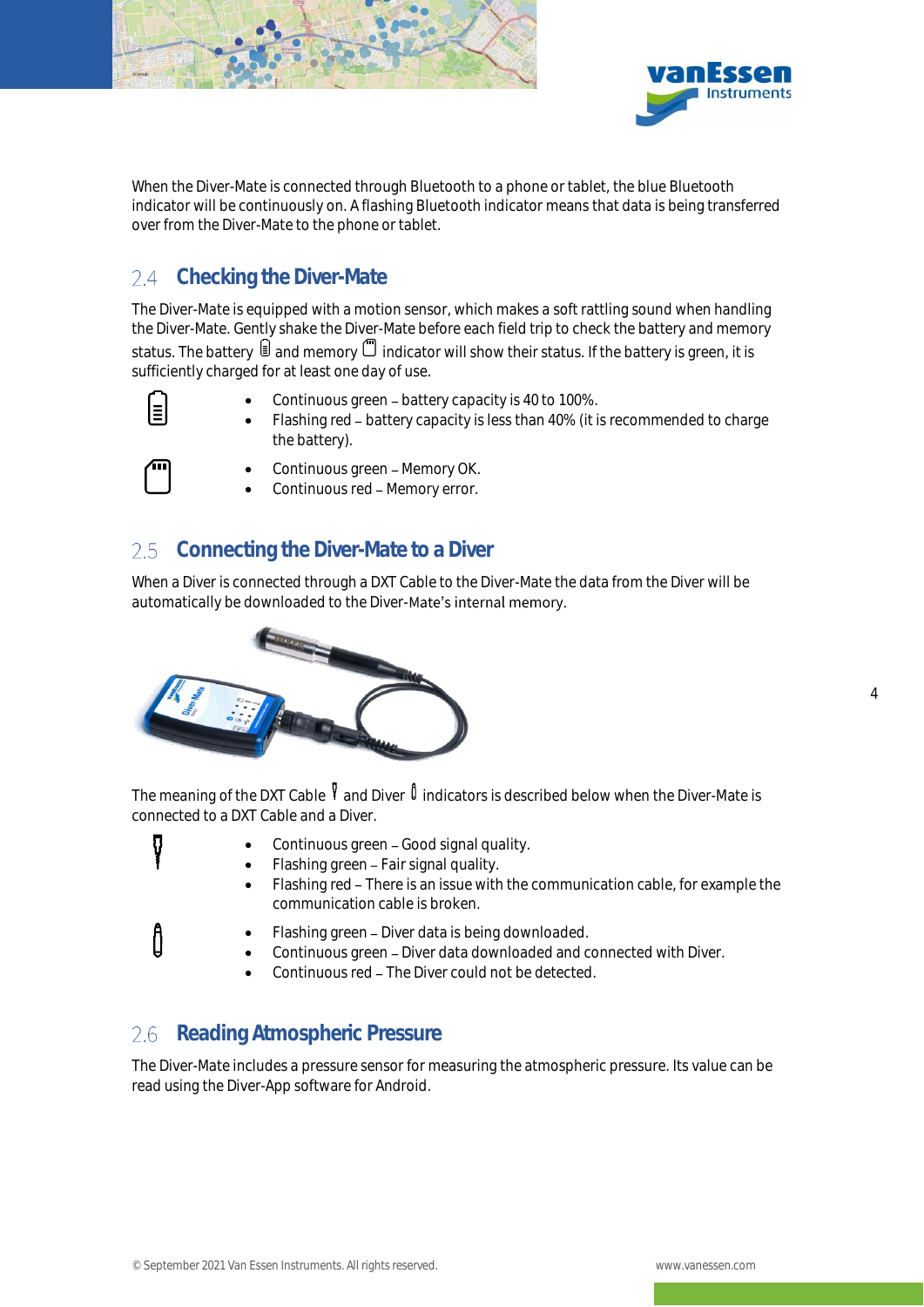![](_page_8_Picture_0.jpeg)

![](_page_8_Picture_1.jpeg)

#### <span id="page-8-0"></span>Data Storage and Managing Data  $2.7$

Connect the Diver-Mate through the supplied USB cable to a USB port on your computer to manage the data on the Diver-Mate. When connected the status of the USB indicator  $\mathfrak{S}$  is:

![](_page_8_Picture_4.jpeg)

- Continuous green Connected.
	- Flashing green Transferring data.
- Note: The Diver-Mate's memory cannot be managed/ accessed through Bluetooth other than reading Diver time series data in the Diver-App.

![](_page_8_Picture_8.jpeg)

#### 2.7.1 File and Folder Structure

You may use (Windows) File Explorer to view the Diver data on the Diver-Mate. After the Diver-Mate is connected through the USB port, the Diver-Mate appears as a drive named DIVER-MATE.

The drive contains the following files and folders:

- Text file named *info.txt*. This file contains information on the data folders. **DO NOT MODIFY OR DELETE THE INFO.TXT FILE**.
- Data folders with the timestamped format *YYYYMMDD*. This timestamp is based on the time of the connected Diver when downloading data. Each folder contains Diver data downloaded on date specified plus an *info.txt* file. To free up memory space, you can delete complete folders and/or individual DAT files. **DO NOT MODIFY OR DELETE THE INFO.TXT FILE** in the data folders.
- A *firmware* folder, see sectio[n Firmware Update](#page-9-0) on page [6.](#page-9-0)
- An *info* folder with a *Diver-Mate.txt* text file.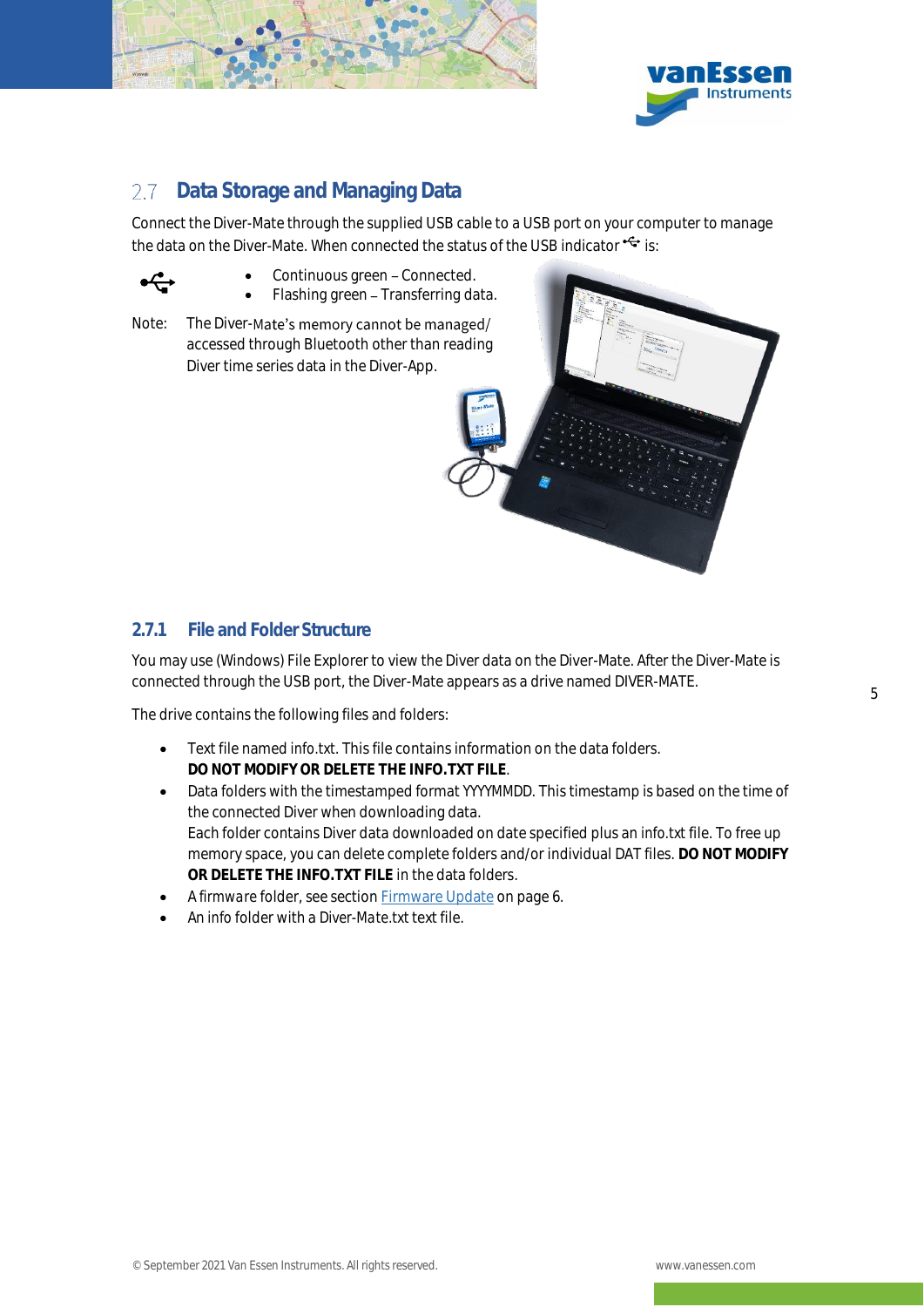![](_page_9_Picture_0.jpeg)

![](_page_9_Picture_1.jpeg)

#### 2.7.2 Diver-Office

Diver-Office allows you to import the data that is stored on the Diver-Mate. To import data in Diver-Office from the Diver-Mate, follow the steps below:

- 1. From the menu bar in Diver-Office go to **Import** > **Diver-Mate/Diver-**
- 2. Ensure the Diver-Mate is connected to your computer through the USB port.
- 3. If the Diver-Mate does not show automatically in the **Field Device** dropdown list, click the **Find Device** button.
- 4. Select the Diver-Mate from the **Field Device** dropdown list.
- 5. (Optional) Select the empty checkbox beside **Delete data on field device after downloading**, to delete the data on the Diver-Mate once the data has been imported into Diver-Office. Leave the check box empty to retain the data on the Diver-Mate.

| <b>Field Device</b>                                                                                 |                    |        |      | × |
|-----------------------------------------------------------------------------------------------------|--------------------|--------|------|---|
| Download field device data                                                                          |                    |        |      |   |
| <b>Field Device Settings</b>                                                                        |                    |        |      |   |
| If you do not see your device listed below, connect it to the<br>computer then click "Find Device". |                    |        |      |   |
| Field Device:                                                                                       | <b>Find Device</b> |        |      |   |
| DIVER-MATE                                                                                          |                    |        |      |   |
|                                                                                                     |                    |        |      |   |
| Delete data on field device after downloading<br>Receive                                            |                    | Cancel | Help |   |

- 6. Click the **Receive** button to import the data into your Diver-Office project.
- 7. Once the import process has finished, a log window will display listing the time series that were imported, and those that were not.

### <span id="page-9-0"></span>2.8 Firmware Update

The most recent firmware for the Diver-Mate can be found in the Downloads section of the Diver-Mate product page[: www.vanessen.com/products/accessories/diver-mate/](http://www.vanessen.com/products/accessories/diver-mate/)

Complete the following steps to install a new firmware version:

- 1. Make sure the Diver-Mate is not connected through Bluetooth (Bluetooth LED is off).
- 2. Next, connect the Diver-Mate via the USB cable to your computer.
- 3. Open File Explorer and open the DIVER-MATE drive.
- 4. Copy the firmware file *DMVxxx.bin* to the firmware folder on the Diver-Mate. Create a folder named "firmware" in the root if it does not exist. Note: xxx is the version number, for example *DMV311.bin*
- 5. Disconnect the USB cable. After a few seconds the 3 LEDs on the right will blink several times indicating that the firmware is updated.
- Note: After the firmware is updated the extension of the firmware file is changed from "bin" to "fin".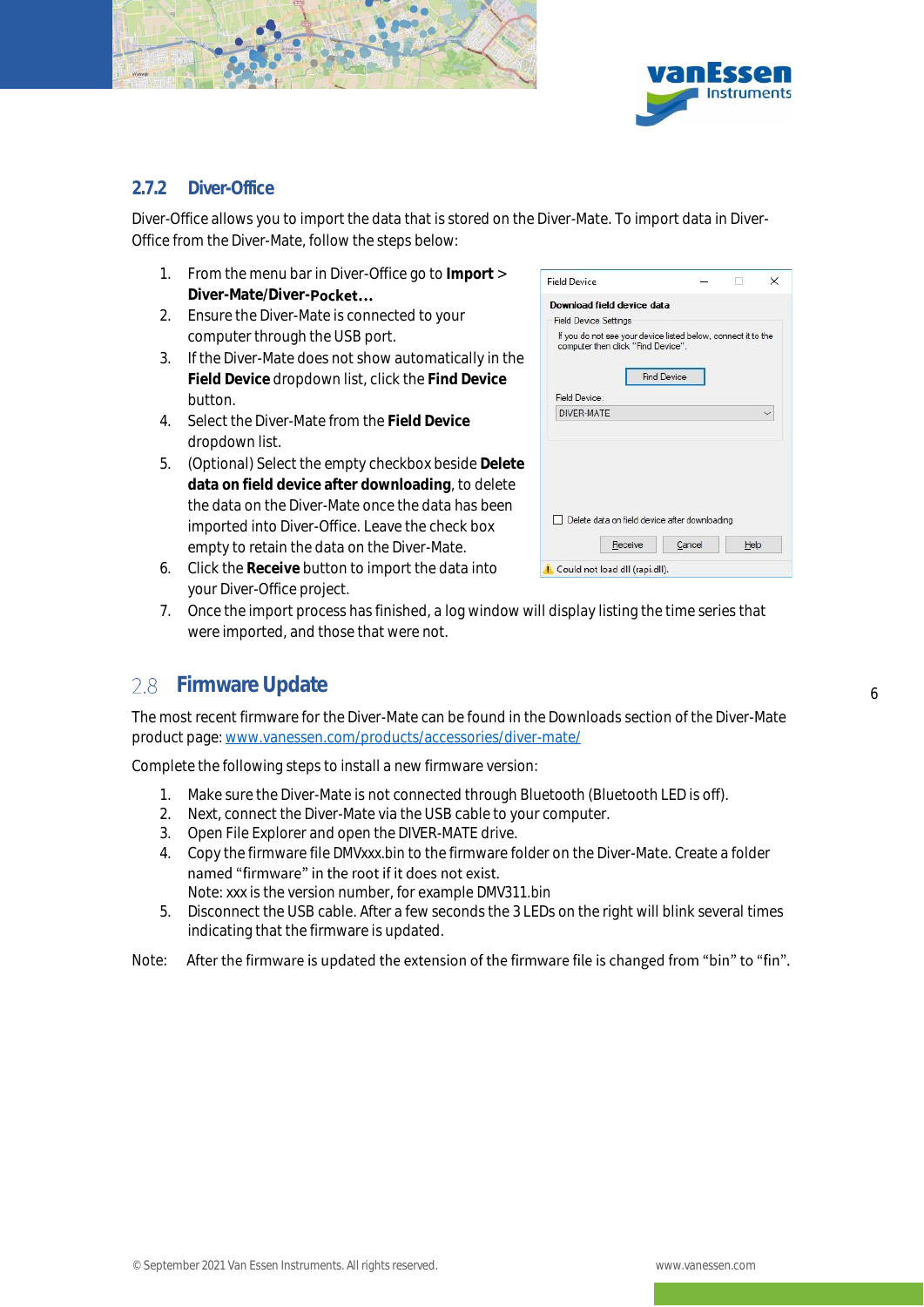![](_page_10_Picture_0.jpeg)

![](_page_10_Picture_1.jpeg)

# <span id="page-10-0"></span>3 Appendix A - Specifications

| 3.1.1<br>Casing                            |                                                                                                                        |  |  |  |
|--------------------------------------------|------------------------------------------------------------------------------------------------------------------------|--|--|--|
| <b>Dimensions</b>                          | 79 mm × 132 mm × 24 mm (W×L×H)                                                                                         |  |  |  |
| Weight                                     | $~152$ grams                                                                                                           |  |  |  |
| Casing                                     | ABS                                                                                                                    |  |  |  |
| Protection classification                  | <b>IP41</b>                                                                                                            |  |  |  |
| Connections<br>3.1.2                       |                                                                                                                        |  |  |  |
| Diver Cable                                | AS2xxx                                                                                                                 |  |  |  |
| Compatible Diver models                    | TD-Diver (DI8xx), Mini-Diver (DI5xx), Micro-Diver (DI6xx),<br>Cera-Diver (DI7xx), CTD-Diver (DI27x), MTD-Diver (DI24x) |  |  |  |
| Computer                                   | USB-C                                                                                                                  |  |  |  |
| Smart phone                                | Bluetooth Low Energy (version 4.2)                                                                                     |  |  |  |
| Indicators<br>3.1.3                        |                                                                                                                        |  |  |  |
| Bluetooth                                  | connected, data transfer                                                                                               |  |  |  |
| Battery                                    | capacity, charging                                                                                                     |  |  |  |
| <b>USB</b>                                 | connected                                                                                                              |  |  |  |
| Memory                                     | OK, error                                                                                                              |  |  |  |
| <b>DXT Cable</b>                           | connected                                                                                                              |  |  |  |
| Data downloading                           | finished, busy, error                                                                                                  |  |  |  |
| Other<br>3.1.4                             |                                                                                                                        |  |  |  |
| Memory                                     | 16 GB                                                                                                                  |  |  |  |
| Battery                                    | Rechargeable Lithium Polymer<br>3.7V, 2.4Ah/8.88Wh (IEC 62133-2:2017 compliant)                                        |  |  |  |
| <b>Battery life</b>                        | 10 days (single charge, dependent on usage)                                                                            |  |  |  |
| <b>Operating Temperature</b>               | -20 to 60 °C                                                                                                           |  |  |  |
| Storage Temperature                        | 0 to 30 °C                                                                                                             |  |  |  |
| 3.1.5<br><b>Barometric Pressure Sensor</b> |                                                                                                                        |  |  |  |

| Range                 | 400 to 1100 cmH <sub>2</sub> O     |
|-----------------------|------------------------------------|
| Accuracy <sup>+</sup> | $\pm 2.0$ cmH <sub>2</sub> O       |
| Resolution            | $0.06 \text{ cm}$ H <sub>2</sub> O |

<sup>+</sup> maximum over temperature range -20 to 60 °C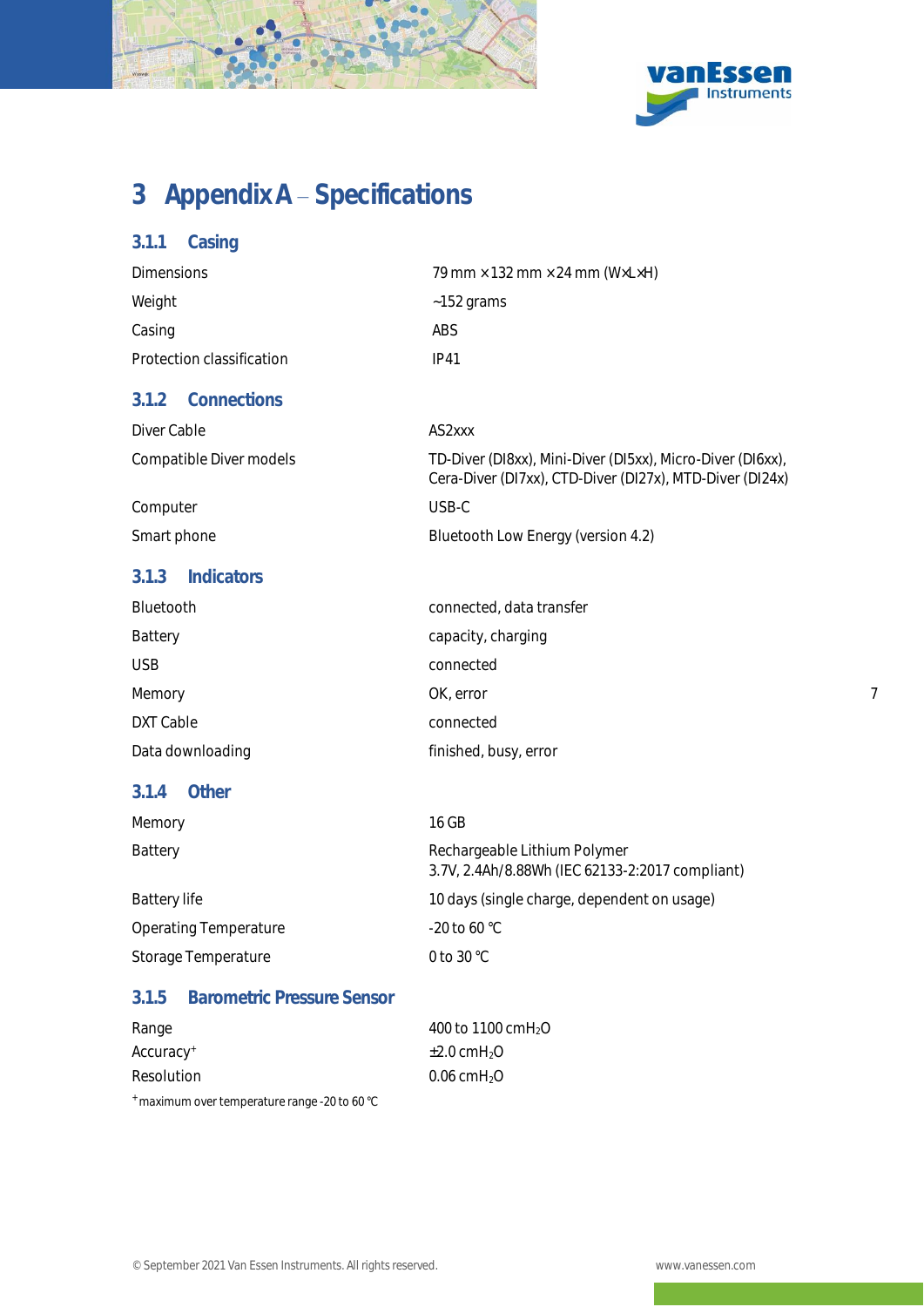![](_page_11_Picture_0.jpeg)

![](_page_11_Picture_1.jpeg)

# <span id="page-11-0"></span>4 Appendix B - Diver Accessories

#### <span id="page-11-1"></span>Diver-Office software  $41$

Program Diver data loggers and download measurements onto your PC. Export the data to a spreadsheet or modeling program. Diver-Office is a flexible "projectbased" measurement software package designed for exchanging Diver data. Diver-Office is easy-to-use and has an intuitive user interface.

- Barometric compensation
- Units: Metric and U.S.
- 8 languages: Chinese, Dutch, English, French, German, Polish, Portuguese and Spanish

#### <span id="page-11-2"></span>Diver-App for Android™ software  $4.2$

Program Diver data loggers and download measurements onto your smart phone using the Diver-Mate. Send the downloaded data to Diver-HUB. Diver-App is easy-to-use and has an intuitive user interface.

- Units: Metric and U.S.
- 2 languages: Dutch and English

![](_page_11_Figure_12.jpeg)

Free download fro[m www.vanessen.com](http://www.vanessen.com/)

![](_page_11_Picture_14.jpeg)

#### <span id="page-11-3"></span>4.3 Diver-HUB software

Diver-HUB is an easy-to-use, cloud-based web portal delivering centralized and secure access to your groundwater monitoring data from anywhere in the world - allowing you to manage groundwater monitoring data in real-time. Diver-HUB analyzes Diver data logger time-series, and creates interactive maps and graphs based on your monitoring data.

![](_page_11_Figure_17.jpeg)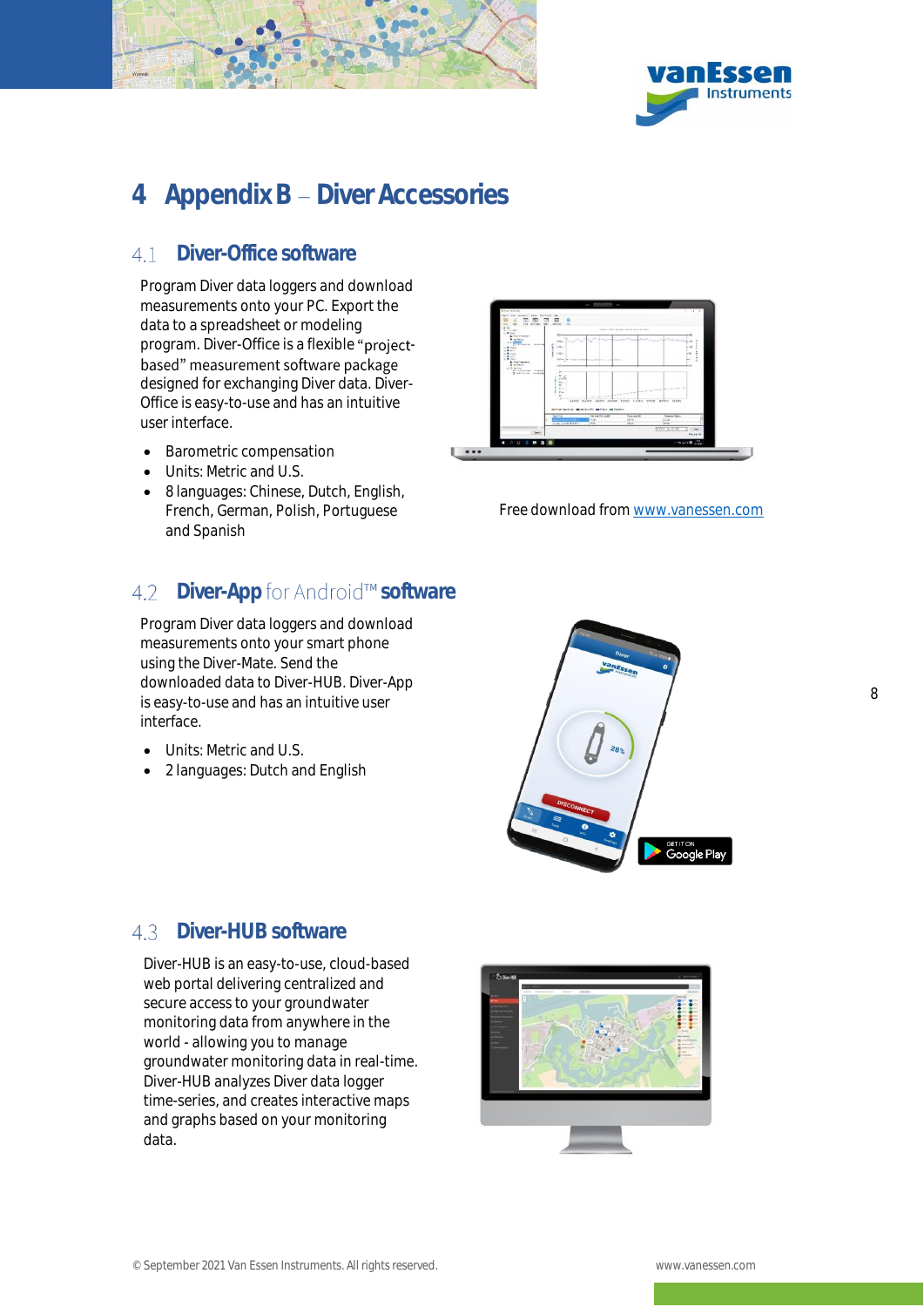![](_page_12_Picture_0.jpeg)

![](_page_12_Picture_1.jpeg)

### <span id="page-12-0"></span>4.4 Communication Cable

Deploying a Diver on a Diver communication cable saves time on downloading and provides real time data from a Diver. Connect your laptop equipped with Diver-Office to the Diver Data Cable using the USB Interface Cable to program and read data from the Diver.

Available in lengths from 1 meter to 500 meter.

![](_page_12_Picture_5.jpeg)

Part no: AS2xxx xxx = length in meter, e.g 10 meter cable is AS2010

#### <span id="page-12-1"></span>4.5 TD-Diver

This Diver is manufactured using a stainless steel (316 L) casing with a 22 mm diameter. The TD-Diver can store a maximum of 72,000 measurements (date/time, pressure and temperature) in its working memory and 72,000 measurements in its backup memory.

The TD-Diver samples pressure and temperature at fixed length intervals and stores these values in fixed length or continuous memory.

The TD-Diver is available in the following pressure ranges: 10 m, 20 m, 50 m and 100 m.

![](_page_12_Picture_11.jpeg)

Part no: DI8xx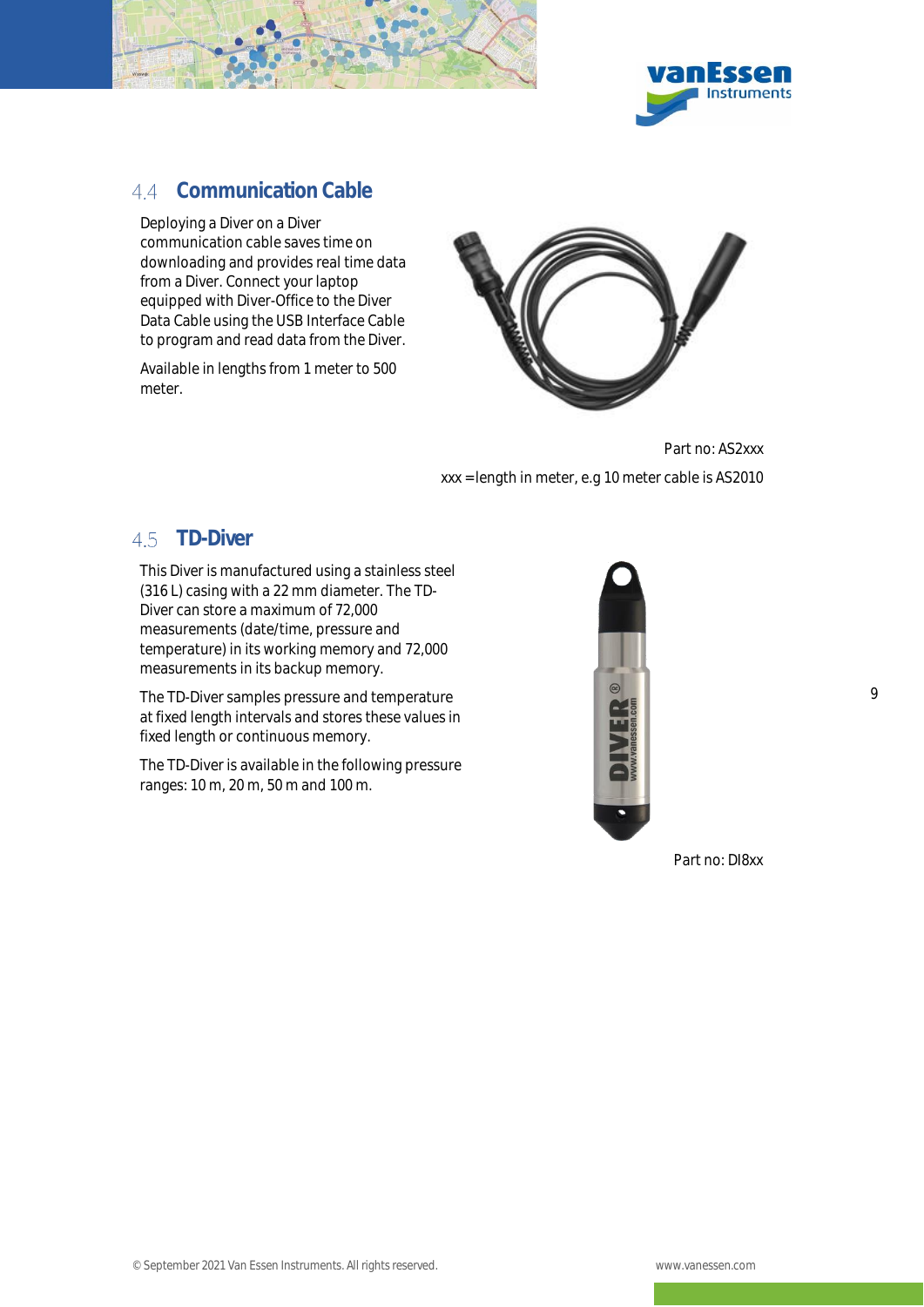![](_page_13_Picture_0.jpeg)

![](_page_13_Picture_1.jpeg)

#### <span id="page-13-0"></span>46 Baro-Diver

The Baro-Diver is manufactured using a stainless steel (316 L) casing with a 22 mm diameter. The Baro-Diver can store a maximum of 72,000 measurements (date/time, pressure and temperature) in its working memory and 72,000 measurements in its backup memory.

The Baro-Diver measures atmospheric pressure and is used to compensate for the variations in atmospheric pressure measured by the other Divers. The Baro-Diver can also be used for measuring shallow water levels up to 1 meter.

The Baro-Diver samples pressure and temperature at fixed length intervals and stores these values in fixed length or continuous memory. **Part no: DI800** 

### <span id="page-13-1"></span>47 Cera-Diver

The ceramic-shelled Cera-Diver is specifically designed for monitoring water levels under potentially corrosive conditions, such as brackish water and seawater.

The Cera-Diver has a 22 mm diameter ceramic (zirconium-oxide) casing and can store 48,000 measurements (date/time, pressure and temperature).

The Cera-Diver hade the following sample methods: fixed length intervals, event dependent, averaging and pumping test.

The Cera-Diver is available in the following pressure ranges: 10 m, 20 m, 50 m and 100 m.

![](_page_13_Picture_11.jpeg)

![](_page_13_Picture_13.jpeg)

10

Part no: DI7xx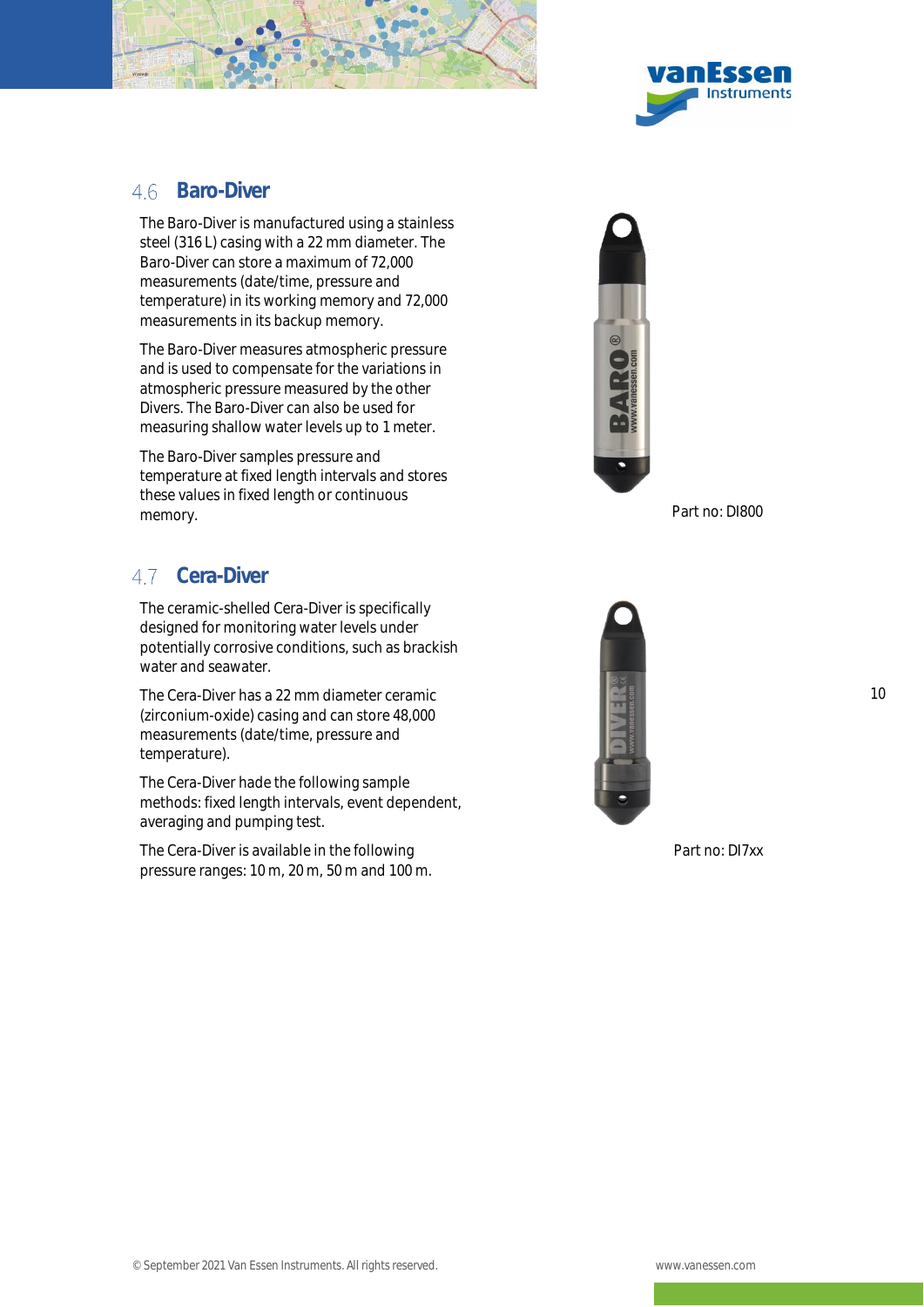![](_page_14_Picture_0.jpeg)

![](_page_14_Picture_1.jpeg)

#### <span id="page-14-0"></span>48 Micro-Diver

The Micro-Diver is the smallest Diver measuring only 18 mm in diameter. It is specifically designed for monitoring wells or drive-points too small to accommodate larger data loggers. This Diver is suitable for pipes with a diameter of at least 20 mm.

The Micro-Diver has a stainless steel (316 L) casing and can store 48,000 measurements (date/time, pressure and temperature).

The Micro-Diver hade the following sample methods: fixed length intervals, event dependent, averaging and pumping test.

The Micro-Diver is available in the following pressure ranges: 10 m, 20 m, 50 m and 100 m.

#### <span id="page-14-1"></span>49 CTD-Diver

Where there is a need to monitor groundwater levels and salt water intrusion , injected wastewater, or contamination from chemical discharges and landfill sites, the CTD-Diver with its 22 mm diameter rugged, corrosion proof ceramic (zirconium-oxide) housing, is the instrument of choice.

The CTD-Diver is equipped with a four-electrode conductivity sensor that measures electrical conductivity from 0 to 120 mS/cm. There are two options for measuring conductivity: true or specific conductivity at 25 °C.

The CTD-Diver can store 48,000 measurements (date/time, pressure, temperature and conductivity).

The CTD-Diver hade the following sample methods: fixed length intervals, event dependent, averaging and pumping test.

The CTD-Diver is available in the following pressure ranges: 10 m, 50 m and 100 m.

![](_page_14_Picture_13.jpeg)

Part no: DI6xx

![](_page_14_Picture_15.jpeg)

Part no: DI27x

11